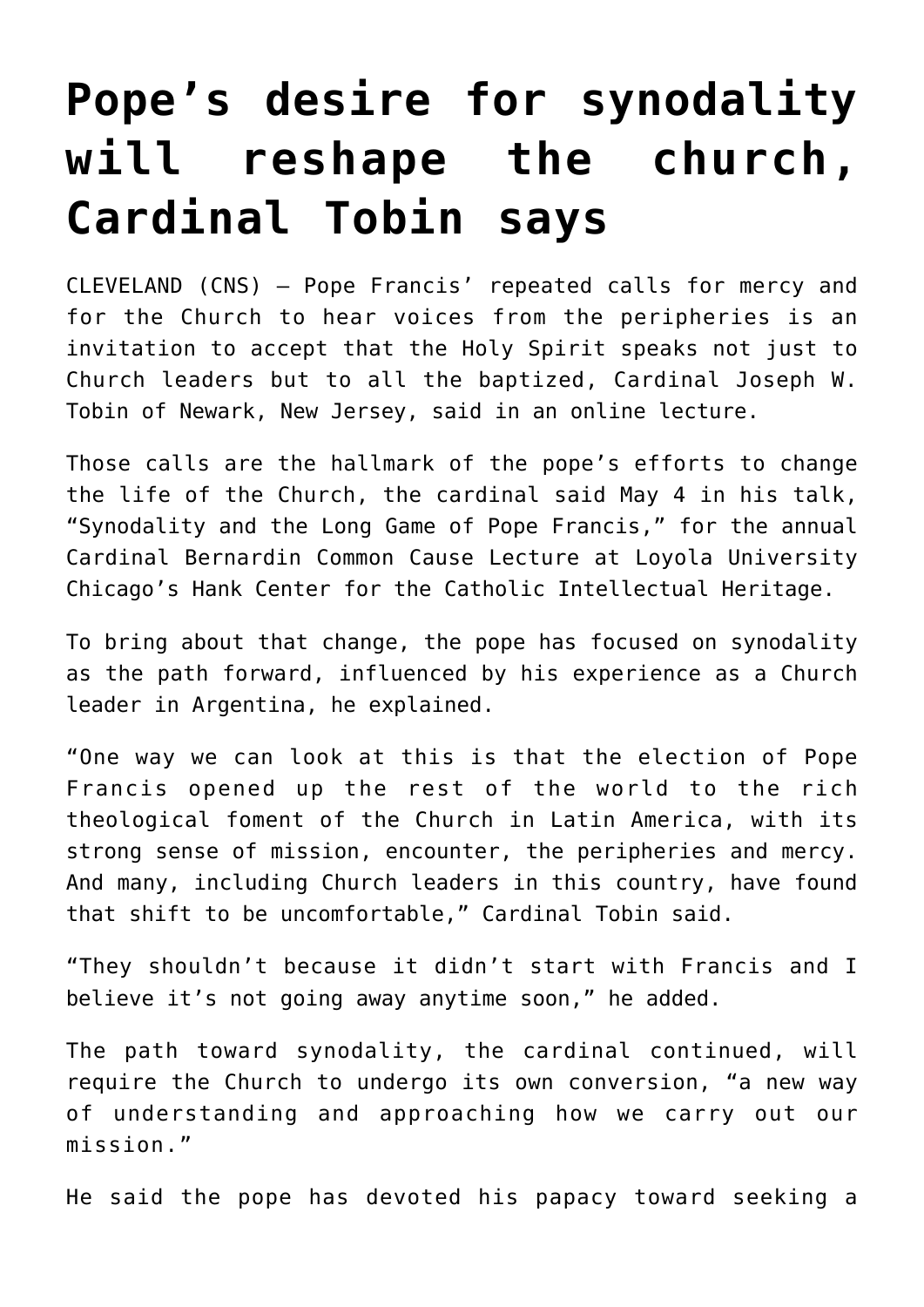church that walks with others on a long journey into the world as the body of Christ, "a journey that fosters ongoing conversion and ultimately calls us to mercy."

"(We are) disciples journeying together, companions on the journey who are to be of mutual service to one another, people walking in history toward fulfillment of the kingdom, walking together with Christ," he said.

Cardinal Tobin recalled that it was St. John XXIII who set the course toward becoming a church of mercy by calling together the Second Vatican Council and, in his opening address, urging participants to serve as "medicine of mercy" rather than "a spirit of severity."

Seeing the need for a merciful response to years of human suffering in the first half of the 20th century, St. John XXIII discerned that the Church had to be intentional in its witness and "create a blueprinting for the engine to power the Church" into its third millennium, he said.

Vatican II produced that blueprint, Cardinal Tobin said, but noted that other popes continued the work. He said St. John Paul II made sure it "kept to the exact specifications required" and Pope Benedict XVI put the finishing touches on the propulsion engine "and now Pope Francis has flipped the switch to on."

Describing how Pope Francis "is revving up the engine to see what it can do," Cardinal Tobin said those who feel most threatened by including those on the peripheries in the life of the Church are those "with the most engineered grasp of all the norms and canons (of Church law)."

"To this I would posit, you can be the most knowledgeable mechanic on earth and still be a rotten driver," Cardinal Tobin said.

Synodality, he said, requires that voices throughout the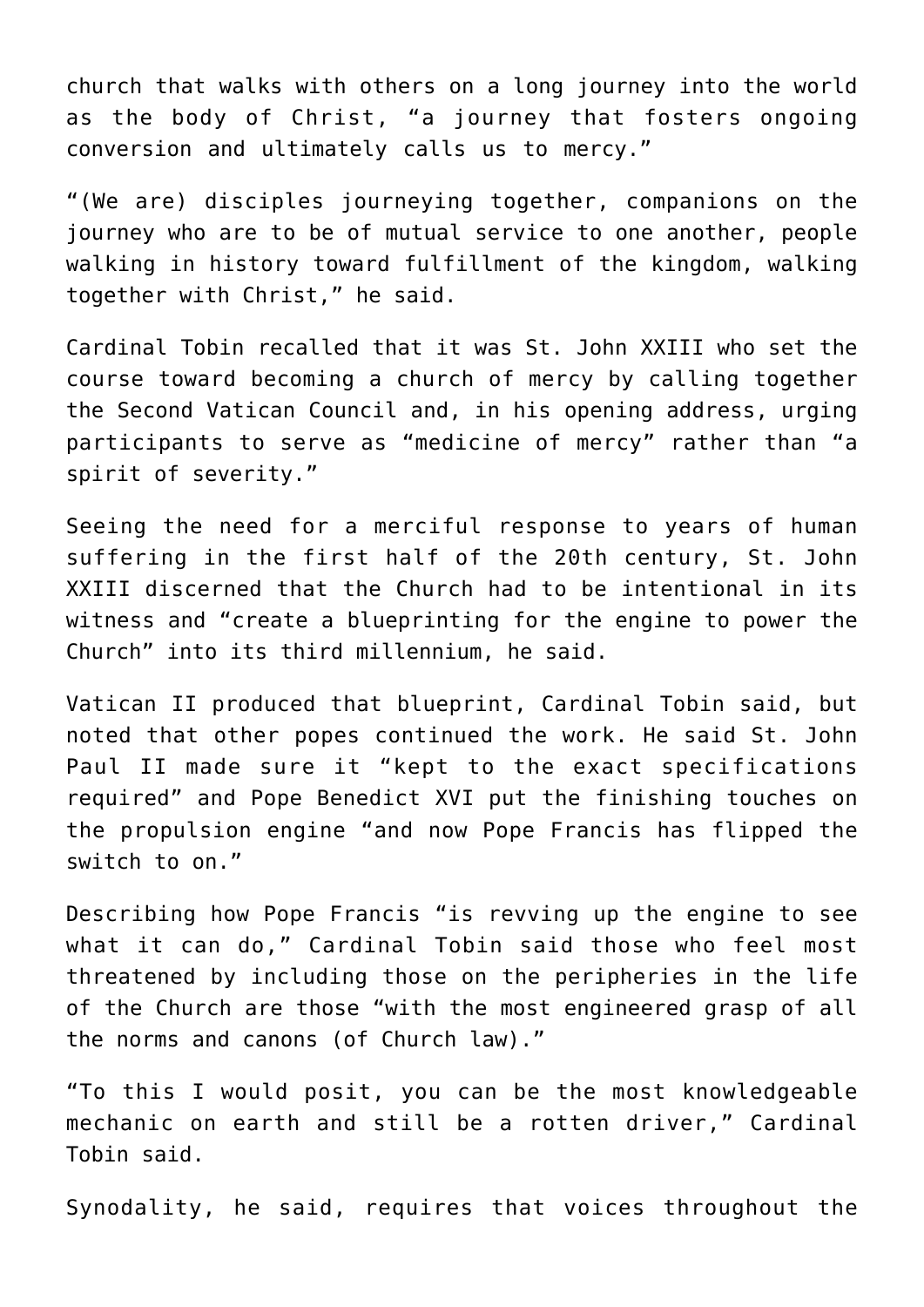Church are welcomed and heard.

The cardinal again turned to St. John XXIII, recalling how he urged Vatican II's participants to "open the window."

"We always associated this with letting in fresh air," Cardinal Tobin said. "But something else happens when you open a window. You can hear what the people outside, those below your window, are saying.

Such openness is at the root of synodality that Pope Francis seeks for the Church, he said.

"Ideally, a synodal environment should give us a living snapshot of where the Holy Spirit is active in the Church or an ecclesial cardiogram, if you will," he said.

Hearing from people who have not always been heard "can soften our hearts and give us bishops the confidence to know that yes, that new thing that we are discerning is a movement of the Holy Spirit because the people hear it also."

It's not just the Church leaders who have all the answers, he noted, suggesting that the integration of all parts of the body of Christ is key to achieving true synodality.

"Imagine a body in which the outer extremities are cold and gray," he said. "The heart may be beating but the life force is not reaching the extremities."

In response to a question from a viewer after the lecture, Cardinal Tobin said he expects laypeople will be part of that planned 2022 Synod of Bishops that will look at synodality.

"I think the synod is going to have a different look coming up, and there's going to be a forum where laypeople and ordained members will be together in preparation for the final stages of the synod," he said.

"If we're going to be consistent with the gift of the Holy